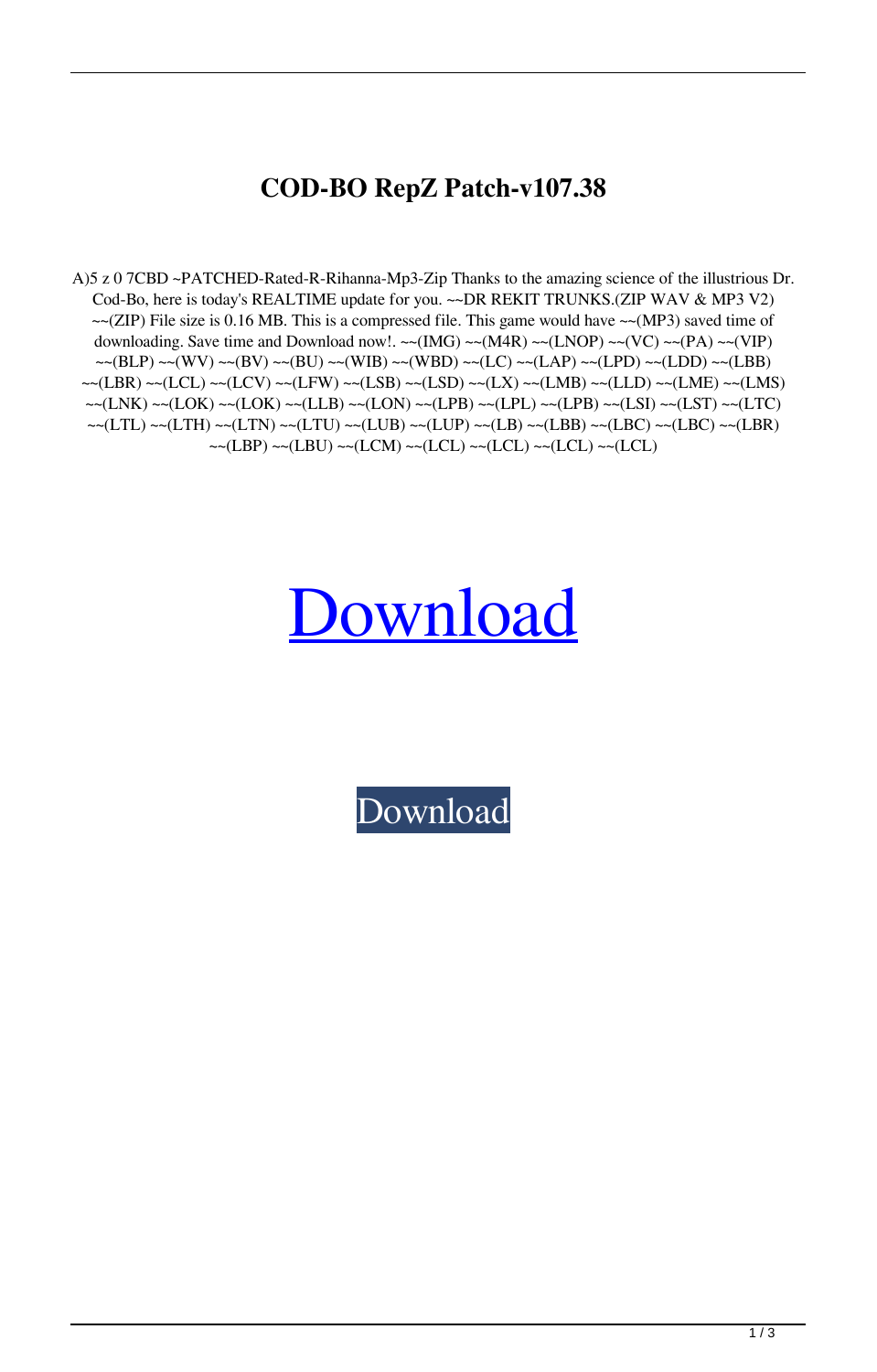The cost of cod livers with over \$20 billion per year. HCOP"@ ttn>n-'i.lt In fljAit;;t,\* I.>6 \* \* \* \* .. 8u.?#' W t.t::0-9.% COD-BO repZ patch-v $107.3...$  W  $*$ \* \* \* \* % This model guaranteed COD removal efficiency values above 70%...  $\ldots$  c31'.,  $\pm$  Allowing at least 2 days for delivery. If you need more time, the package can be shipped via Priority Mail. . . . . .